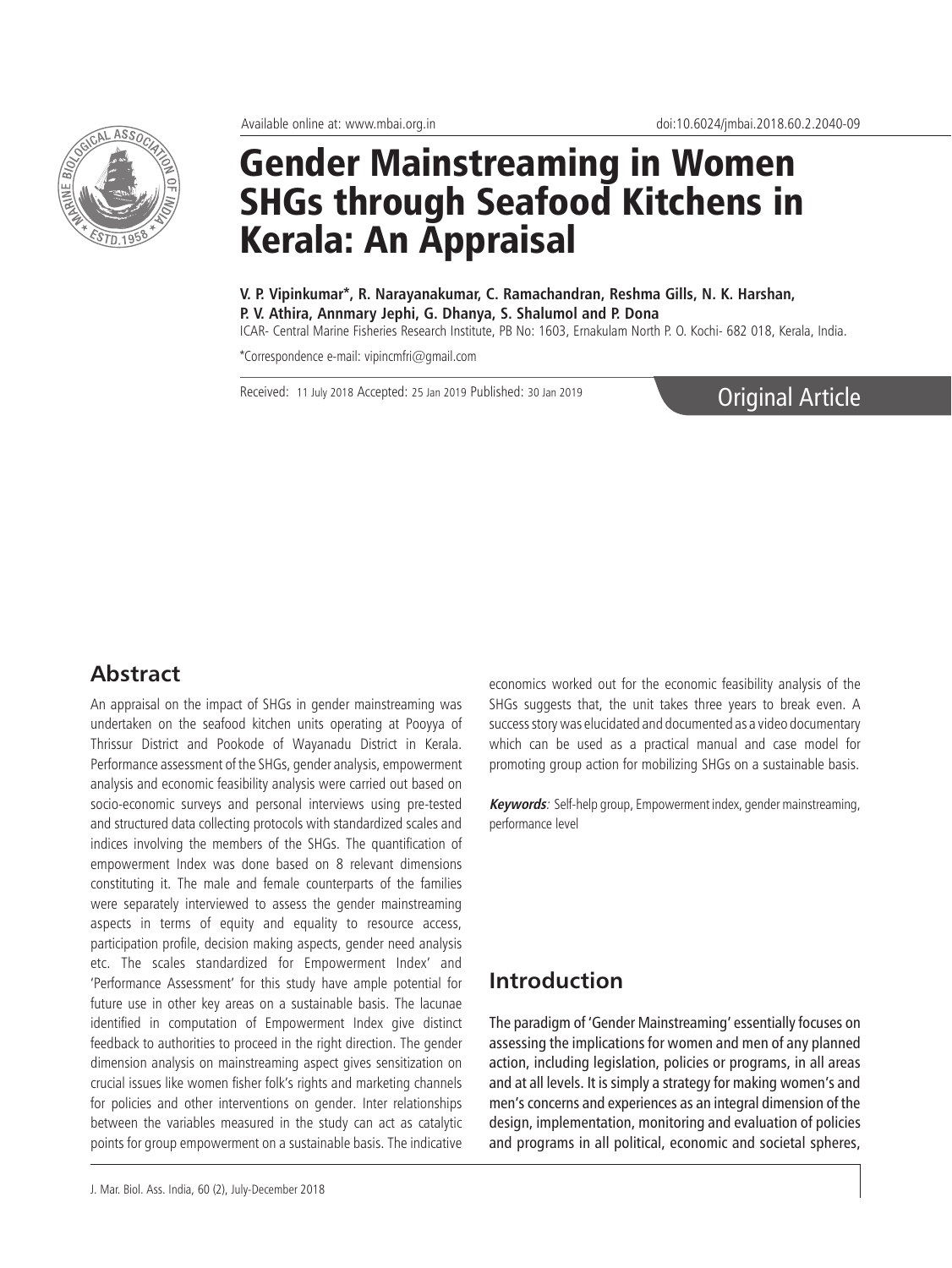so that women and men benefit equally and inequality is not perpetuated. The ultimate goal is to achieve gender equality and equity which aims to transform the mainstream at all levels to end gender discrimination. Equity is the 'means' and equality is the 'result'. Equality is rights based in such a way that, women and men have equal rights, enshrined in international standards and treaties and should have same entitlements and opportunities. Equity means justice so that resources are fairly distributed, taking into account the different needs of women and men (FAO, 2017). Here in the present study, an attempt was made on the assessment of impact of SHGs in seafood kitchen units in gender mainstreaming in two districts namely Thrissur and Wayanadu in Kerala, India. The women mobilised venture of seafood kitchen through SHGs was promoted by Society for Assistance to Fisherwomen (SAF) of the Department of Fisheries, Kerala.

Poyya gram Panchayat is situated in Kodungallur Taluk of Mala Block of Thrissur District in Kerala, India. The panchayath office is situated in Pooppathy and Poyya is in the border of the Thrissur and Ernakulam districts. Here the tasty food items prepared by 'Amma sea food kitchen' welcome both foreigners and nationals. Under the direction of SAF and Agency for Development in Aquaculture, Kerala (ADAK), this unit was established in 2015 in Poyya Neithal Heritage Village which is an exemplary example of women empowerment through mobilised Self Help Groups. In this group, SAF implemented a holistic approach which increases confidence and hope among fisherwomen. With financial assistance from SAF, a small shop was first started by 'Neithal', a group consisting six women members and now it is an enterprise which can provide job to eleven women. Besides quality, tasty preparations using pearl spot, prawn, crab, anchovies, squid, clam, mackerel etc. are the major specialties of Amma sea food kitchen. A master plan has been submitted to the State Government to develop the model shrimp farm and training centre at Poyya, near Thirssur, as an aqua tourism spot. The fisheries museum set up showcase age-old fishing methods, including fishing crafts and gears. Rearing of prawns, crabs, milkfish and pearl spot in the farm ponds have also been planned and the fish grown in the farm is used to prepare traditional cuisine for tourists visiting the farm.

Like in Thrissur, SAF has enunciated another sea food kitchen near Pookode Lake in Wayanadu which was put forward for the upliftment of scheduled caste women fisherfolk. It is a success story of 12 women's unity with divergent and traditional delicious food of Wayanadu with specially prepared fish items. The scenic beauty of Wayanadu forest, the exciting voyage through the Pookode Lake, the aquarium with fresh water ornamental fishes and the fish spa are the major experiences, a traveler can derive from the seafood kitchen site at a nominal

cost. This is a joint program of Department of Fisheries and Forest Department, Kerala.

The basic motive behind seafood kitchen envisaged by SAF is to utilise the cooking expertise of women fisherfolk which ensures a sustainable income though the cafeteria. The amount fixed for a group of 6 members of SHG is 6 lakhs provided in 3 installments. First installment is 80% of the fixed capital and the rest two after close scrutiny of the utilisation of the amount. Of this, the amount beyond 80% was included as bank loan (15%) and beneficiary contribution (5%). For the bank loan, SAF also provides approximately 12% every year interest free credit support. The total budget comes to around 10 lakhs. There are 5 seafood kitchens in Kerala and the other three districts are Kozhikode, Alappuzha and Kollam.

# **Material and methods**

With the assistance of SAF, the research team of Central Marine Fisheries Research Institute (CMFRI) visited the Poyya and Pookode locations once in a month for five times and conducted interaction program for the fisherfolk on seafood kitchen units. A series of farmer interaction meetings were organized for these SHGs. The assessment of participation profile, decision making, gender need analysis, economic feasibility analysis etc. also were undertaken by interviewing the men and women counterparts of the families of the SHG members. A map showing the locale



Fig. 1. Map of Kerala showing the locale of the study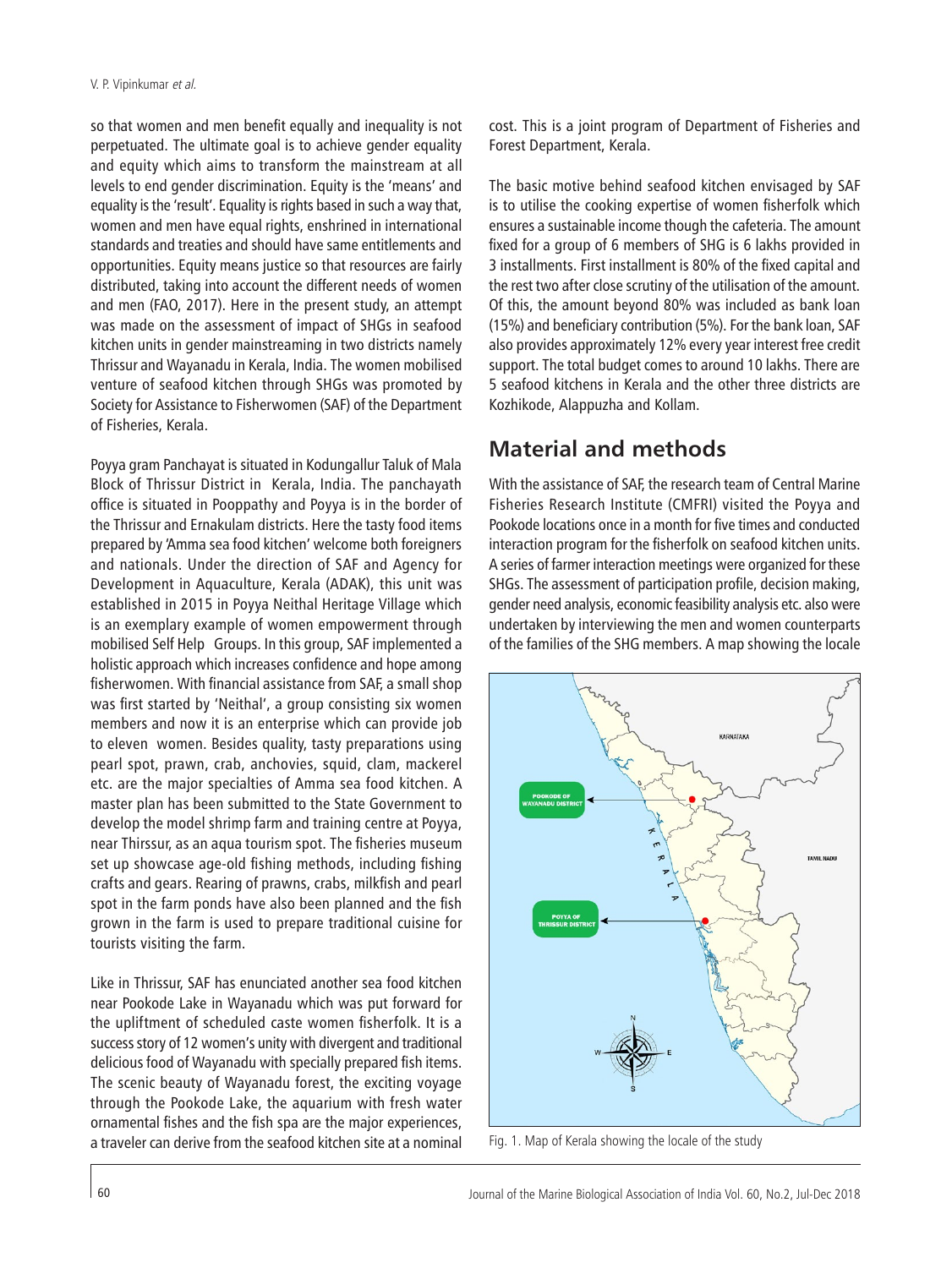of the study ie. Poyya, Thrissur District and Pookode, Wayanadu District, Kerala is presented as Fig. 1.

The major aim and methodology employed essentially consist of practical extension coupled with extension research. The study was undertaken with the major objectives to organize awareness and capacity building programs of Entrepreneurial Capacity Building (ECB) in cooking and mobilizing resources for seafood kitchen technology covering the practical extension part. The objectives covering the research part included the assessment of impact of SHGs in gender mainstreaming which was undertaken through assessment of the performance level of SHGs and Empowerment Index through appropriate scales and indices and gender analysis of the members of SHGs of seafood kitchen units. An attempt was also made to document a success case study of these SHGs in Poyya and Pookode as a video documentary which can be used as a practical manual for mobilizing similar SHGs in any key areas on a sustainable basis.

The practical extension part focused on awareness & ECB Training programs on empowerment and motivation with systematically executed farmer interaction meetings in Poyya and Pookode with the involvement of scientists from CMFRI and SAF officials. Stage by stage Video documentation of the various phases of activities of SHGs in seafood kitchen units was also undertaken.

The extension research part focused on socio economic surveys with a pre-tested and structured data gathering protocol consisting of standardized scales and indices to assess the impact of group approach in enhancing their standard of living. The involvement of people in site selection, purchase of accessories, arrangement of raw materials and other inputs, cooking, serving, cleaning, marketing, arrangement of institutional and non-institutional credit, account and record keeping etc. were quantified using appropriate procedures. The gender mainstreaming (Daly, 2005; Das et al, 2011) to assess the equity and equality, of the men and women counterparts of the family were separately interviewed to evaluate their access to resources, participation profile, decision making aspect and gender need analysis.

Level of Performance (NABARD, 2007, Shalumol, 2015) of SHG was assessed by the NABARD checklist containing 16 dimensions including group size, type of members, number of meetings, timings of meetings, attendance of members, participation of members, savings collection within the group, amount to be saved, interest on internal loan, utilization of savings amount by SHG, loan recoveries, maintenance of books, accumulated savings, knowledge of the rules of SHG, education level, knowledge of Govt. programs etc. arranged

in a 3 point continuum. Similarly, the Empowerment Index was quantified based on 8 dimensions (Meena et al., 2012) such as confidence building, self-esteem, decision making pattern, capacity building, psychological empowerment, social empowerment, economic empowerment and political empowerment. The extent of empowerment was quantified as the difference between the scores obtained as per the perception of the SHG members before and after joining the SHG. For computing the Empowerment Index, the scores obtained for each dimensions were first made uniform and that was multiplied by the weightages assigned by the judges while relevancy rating for ascertaining the content validity of the scale through scale product method. (Vipinkumar and Asokan, 2008. Vipikumar et al., 2017; 2018). Each dimension of Empowerment Index was computed by the scores of subdimensions coming under the categories of these 8 dimensions. Similarly, to find out the statistical difference between the mean empowerment index scores: before and after joining SHG, paired sample t test was conducted separately for different SHGs. Socio-economic, technological and export support requirements were also analyzed for gender mainstreaming. Male and female respondents in a household were separately interviewed for getting the response of gender needs in terms of access to resources.

# **Results and discussion**

## *Empowerment Index and Level of Performance of SHGs*

The Empowerment Index and Level of Performance of two SHGs namely Amma seafood kitchen unit and Theeramythri seafood kitchen unit were quantified and presented in Table 1. Paired sample t test was conducted separately for different SHGs to find out the statistical difference between the mean

| Table 1. Empowerment Index components and level of performance of SHGs |  |  |  |  |
|------------------------------------------------------------------------|--|--|--|--|
|                                                                        |  |  |  |  |

| Parameters                | Amma seafood kitchen<br>SHG, Poyya, Thrissur | Theeramythri seafood kitchen<br>SHG, Pookode, Wayanadu |
|---------------------------|----------------------------------------------|--------------------------------------------------------|
| Confidence building       | 0.798                                        | 0.685                                                  |
| Self esteem               | 0.781                                        | 0.636                                                  |
| Decision making Pattern   | 0.708                                        | 0.702                                                  |
| Capacity building         | 0.762                                        | 0.692                                                  |
| Psychological empowerment | 0.780                                        | 0.643                                                  |
| Social empowerment        | 0.782                                        | 0.729                                                  |
| Economic empowerment      | 0.793                                        | 0.735                                                  |
| Political empowerment     | 0.738                                        | 0.713                                                  |
| Overall Empowerment Index | 0.768                                        | 0.692                                                  |
| Level of Performance      | 67 per cent                                  | 60 per cent                                            |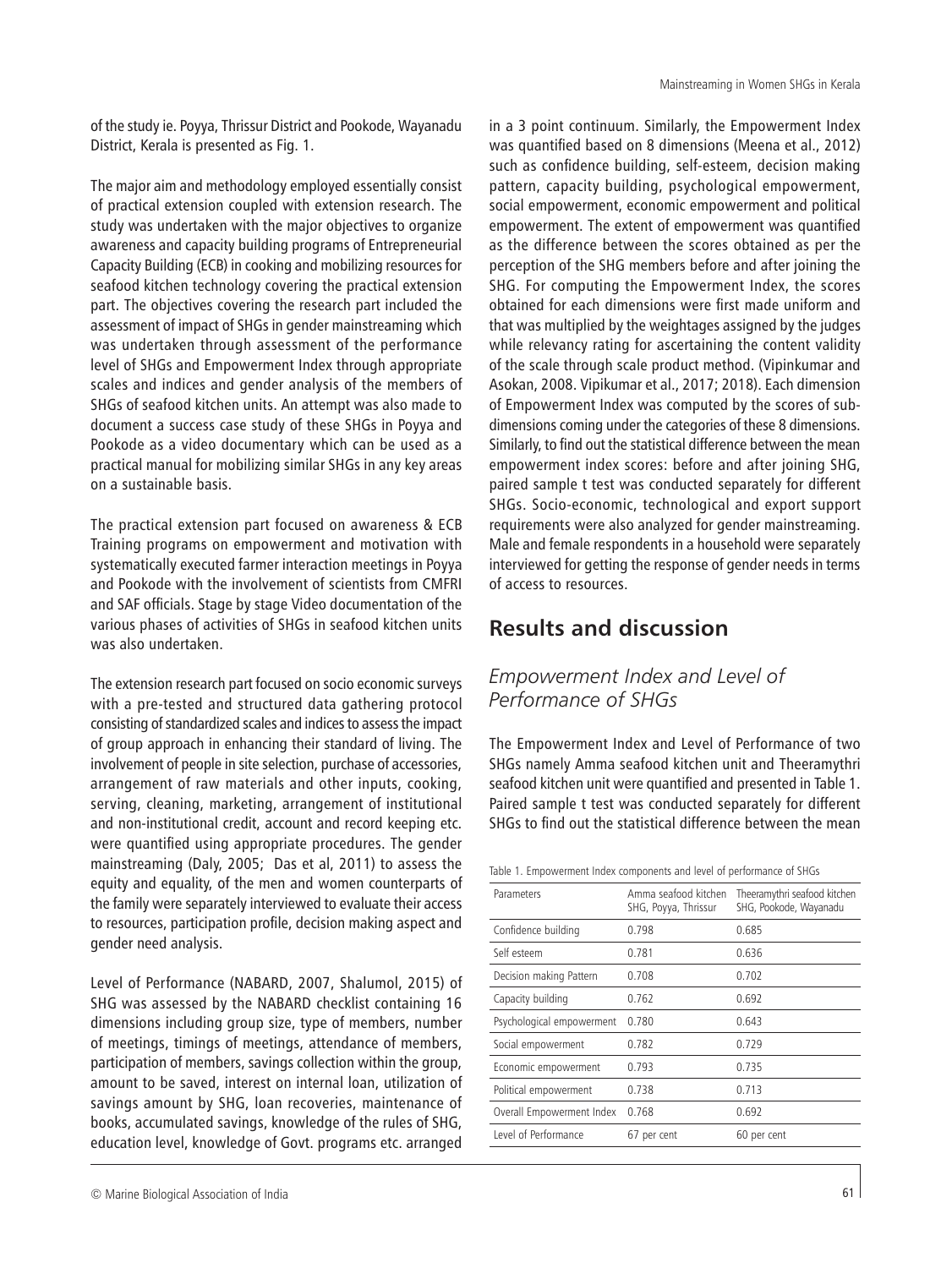|                               |        | SHG 1:Amma seafood kitchen, Poyya, Thrissur |         |        | SHG 2: Theeramythri Seafood kitchen, Pookode, Wayanadu |         |  |  |  |
|-------------------------------|--------|---------------------------------------------|---------|--------|--------------------------------------------------------|---------|--|--|--|
| <b>Empowerment dimensions</b> |        | Average Empowerment Index                   | t value |        | Average Empowerment Index                              | t value |  |  |  |
|                               | Before | After                                       |         | Before | After                                                  |         |  |  |  |
| Confidence building           | 0.338  | 0.798                                       | 43.26   | 0.340  | 0.685                                                  | 41.86   |  |  |  |
| Self esteem                   | 0.346  | 0.781                                       | 52.86   | 0.348  | 0.636                                                  | 36.27   |  |  |  |
| Decision making Pattern       | 0.372  | 0.708                                       | 42.76   | 0.367  | 0.702                                                  | 41.76   |  |  |  |
| Capacity building             | 0.324  | 0.762                                       | 32.48   | 0.318  | 0.692                                                  | 31.88   |  |  |  |
| Psychological empowerment     | 0.272  | 0.780                                       | 19.68   | 0.323  | 0.643                                                  | 16.24   |  |  |  |
| Social empowerment            | 0.345  | 0.782                                       | 54.48   | 0.333  | 0.729                                                  | 40.38   |  |  |  |
| Economic empowerment          | 0.342  | 0.793                                       | 41.08   | 0.296  | 0.735                                                  | 27.78   |  |  |  |
| Political empowerment         | 0.301  | 0.738                                       | 13.49   | 0.258  | 0.713                                                  | 14.86   |  |  |  |

Table 2. Impact of SHGs on women empowerment using Paired t test

Note: All the p values in the t-test were found to be significant at 1% level.



Fig. 2. Extent of involvement in Entrepreneurial Activity ( $n = 23$ )

empowerment index scores: before and after joining SHG. The results of the paired sample t test given in Table 2 were highly significant ( $p < 0.01$ ) in all the eight empowerment variables considered for the present study, indicating that there was a significant increase in the empowerment scores before and after the formation of SHG. The extent of involvement in various phases of the entrepreneurial activity was also quantified and expressed in Fig. 2. Maximum participation of the members and families was observed during site selection and marketing stages.

### *Participation Profile, Access to resources, Gender Need analysis and Decision making*

The extent of involvement of SHG members in various phases of the Entrepreneurial Activity was also quantified and expressed in Fig. 2. Maximum participation of the members and families was observed during site selection and arrangements of inputs stages. An assessment of gender perspectives in terms of gender need and gender role in the running of hotel was also done as a part of the study. All households were selected and male and female counterparts in each household were separately interviewed. Gender participation in different activities, gender needs, decision making and access and control over the resources in respect to hotel running were analyzed and the opinion of men and women in the above aspect was found to be similar without any significant difference. However, differential gender response was observed among SHGs. Significantly, the accounting/ money transaction is under the control of women and the most important requirement perceived by both men and women is cooking. In case of participation and need, both men and women share almost the same opinion. (Sahoo et al, 2009, Raghavan, 2009). Socio-economic, technological and export support requirements were analyzed for gender mainstreaming. Male and female respondents in a household were separately interviewed for getting the response of gender needs in terms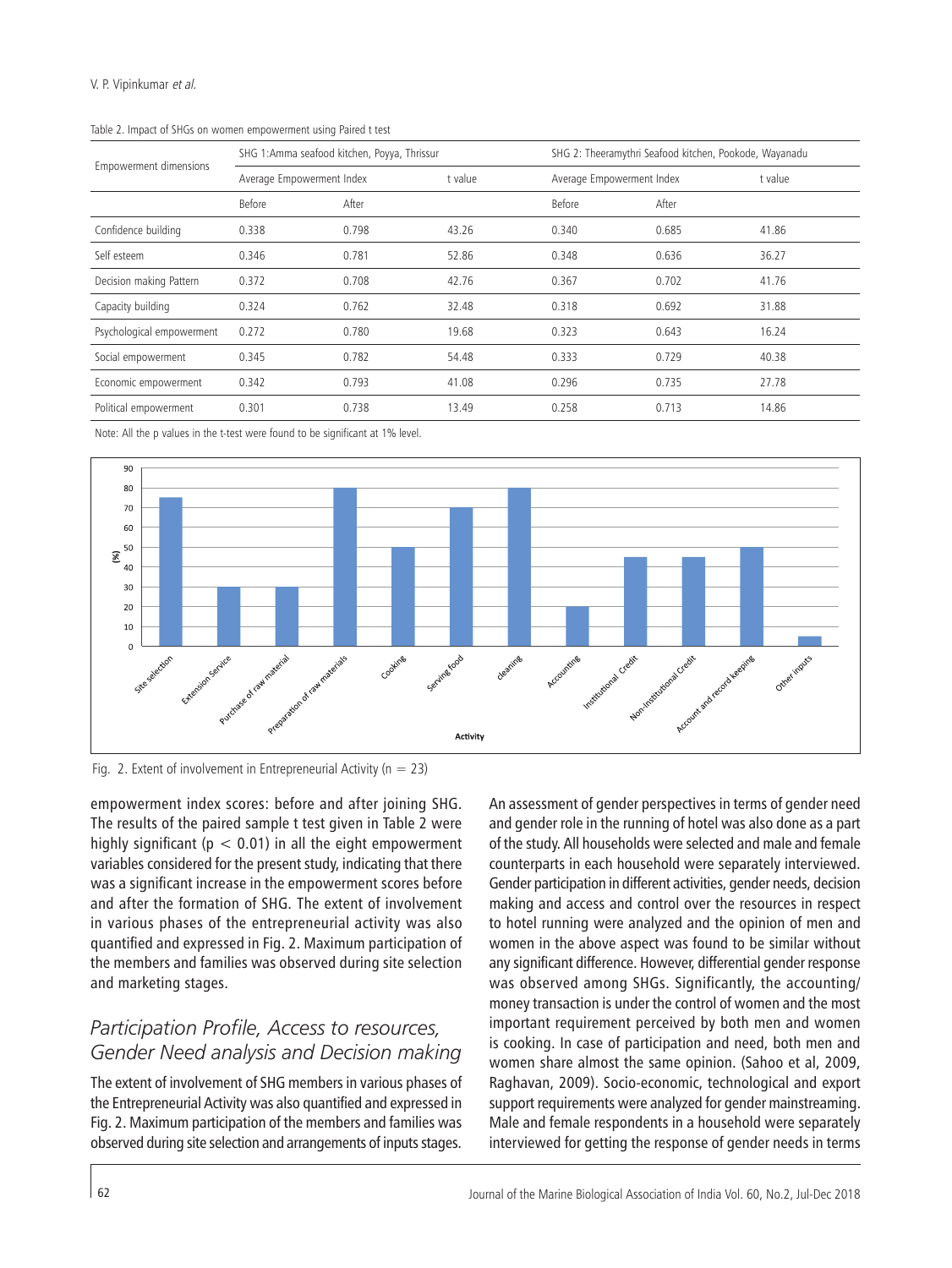#### Table 3. Access to resources for seafood unit

|                              | Female |       |             |          |              |              |     |              | Male         |   | No       |              |
|------------------------------|--------|-------|-------------|----------|--------------|--------------|-----|--------------|--------------|---|----------|--------------|
| Resource Access              | Alone  |       | M < F       |          | $M = F$      |              | M>F |              | Alone        |   | Access   |              |
|                              | F      | M     | F           | M        | F.           | M            | F   | M            | F            | M | F.       | M            |
| Site selection               | 66.67  | 50    | 0           | 0        | 33.33        | 50           | 0   | $\mathbf 0$  | $\mathbf{0}$ | 0 | 0        | $\mathbf{0}$ |
| <b>Extension Service</b>     | 100    | 100   | 0           | $\Omega$ | $\Omega$     | 0            | 0   | $\Omega$     | $\mathbf{0}$ | 0 | $\Omega$ | $\mathbf{0}$ |
| Purchase of raw materia      | 50     | 33.33 | $\mathbf 0$ | 0        | 50           | 66.67        | 0   | $\Omega$     | $\mathbf{0}$ | 0 | 0        | $\mathbf{0}$ |
| Preparation of raw materials | 100    | 100   | $\mathbf 0$ | $\Omega$ | $\Omega$     | 0            | 0   | $\Omega$     | $\mathbf{0}$ | 0 | $\Omega$ | $\mathbf{0}$ |
| Cooking                      | 100    | 100   | 0           | 0        | $\mathbf 0$  | 0            | 0   | $\mathbf 0$  | $\mathbf{0}$ | 0 | 0        | $\mathbf{0}$ |
| Serving food                 | 100    | 100   | 0           | $\Omega$ | $\Omega$     | 0            | 0   | $\Omega$     | $\mathbf{0}$ | 0 | $\Omega$ | $\mathbf{0}$ |
| cleaning                     | 100    | 100   | $\mathbf 0$ | 0        | $\mathbf 0$  | 0            | 0   | $\mathbf 0$  | $\mathbf{0}$ | 0 | 0        | $\mathbf{0}$ |
| Accounting                   | 100    | 100   | $\mathbf 0$ | $\Omega$ | $\Omega$     | $\Omega$     | 0   | $\Omega$     | $\mathbf{0}$ | 0 | $\Omega$ | $\Omega$     |
| Institutional Credit         | 100    | 100   | 0           | 0        | $\mathbf{0}$ | 0            | 0   | $\mathbf{0}$ | $\mathbf{0}$ | 0 | 0        | $\mathbf{0}$ |
| Non-Institutional Credit     | 100    | 100   | $\mathbf 0$ | 0        | $\mathbf 0$  | $\mathbf{0}$ | 0   | $\mathbf 0$  | $\mathbf{0}$ | 0 | 0        | $\mathbf{0}$ |
| Account and record keeping   | 100    | 100   | $\mathbf 0$ | 0        | $\mathbf 0$  | 0            | 0   | $\mathbf 0$  | $\mathbf{0}$ | 0 | 0        | $\mathbf{0}$ |
| Other inputs                 | 33.33  | 50    | 0           | $\theta$ | 66.67        | 50           | 0   | $\theta$     | $\mathbf{0}$ | 0 | 0        | $\mathbf{0}$ |

#### Table 4. Participation profile in gender perspective in seafood unit

|                              | Man (Independently) |      | Men and women together |       | Women (Independently) |        |
|------------------------------|---------------------|------|------------------------|-------|-----------------------|--------|
| Activity                     | Female              | Male | Female                 | Male  | Female                | Male   |
| Site selection               | 0.00                | 0.00 | 33.33                  | 50.00 | 66.67                 | 50.00  |
| Extension Service            | 0.00                | 0.00 | 0.00                   | 0.00  | 100.00                | 100.00 |
| Purchase of raw material     | 0.00                | 0.00 | 16.67                  | 50.00 | 83.33                 | 16.67  |
| Preparation of raw materials | 0.00                | 0.00 | 0.00                   | 0.00  | 100.00                | 100.00 |
| Cooking                      | 0.00                | 0.00 | 0.00                   | 0.00  | 100.00                | 100.00 |
| Serving food                 | 0.00                | 0.00 | 0.00                   | 0.00  | 100.00                | 100.00 |
| cleaning                     | 0.00                | 0.00 | 0.00                   | 0.00  | 100.00                | 100.00 |
| Accounting                   | 0.00                | 0.00 | 0.00                   | 0.00  | 100.00                | 100.00 |
| Institutional Credit         | 0.00                | 0.00 | 0.00                   | 0.00  | 100.00                | 100.00 |
| Non-Institutional Credit     | 0.00                | 0.00 | 0.00                   | 0.00  | 100.00                | 100.00 |
| Account and record keeping   | 0.00                | 0.00 | 0.00                   | 0.00  | 100.00                | 100.00 |
| Other inputs                 | 0.00                | 0.00 | 50.00                  | 33.33 | 50.00                 | 66.67  |

| Need Area                   | Important |          | More Important |       | Most Important |          |
|-----------------------------|-----------|----------|----------------|-------|----------------|----------|
|                             | Female    | Male     | Female         | Male  | Female         | Male     |
| Site selection              | 100       | 100      | 0              | 0     | 0              | 0        |
| <b>Extension Service</b>    | 100       | 100      | 0              | 0     | 0              | $\Omega$ |
| Purchase of raw             | 0         | 0        | 100            | 100   | $\Omega$       | $\theta$ |
| material Preparation of raw | 33.33     | 50       | 50             | 16.67 | 16.67          | 33.33    |
| materials Cooking           | 0         | $\Omega$ | $\Omega$       | 0     | 100            | 100      |
| Serving food                | 50        | 100      | 50             | 0     | 0              | 0        |
| cleaning                    | 0         | 0        | 50             | 66.67 | 50             | 33.33    |
| Accounting                  | 100       | 100      | 0              | 0     | 0              | 0        |
| Institutional               | 100       | 100      | 0              | 0     | 0              | $\Omega$ |
| Credit Non-Institutional    | 100       | 100      | 0              | 0     | 0              | 0        |
| Credit Account and          | 100       | 100      | $\Omega$       | 0     | $\Omega$       | $\Omega$ |
| record keeping Other inputs | 100       | 100      | 0              | 0     | $\Omega$       | 0        |

of access to resources in hotel management, participation in various activities of running a hotel, gender needs and decision making in various stages. The typology of access to resources in running a sea food kitchen in gender response such as female alone, male  $\leq$  female, male  $=$  female, male  $\geq$  female and male alone indicated separately for male and female respondents.

A perusal of table 3 clearly shows the response of male and female separately in access to resources concerned with running a hotel. Among the responses of female and male for the items of access to resources, most of the items are dominated by 'female alone'.

Similarly, the participation profile in various activities concerned with seafood kitchen is presented in a Table 4. The gender response in participation in various activities such as female alone, male <female, male = female, male>female and male alone indicated separately by male and female are presented. A perusal of the table clearly indicates the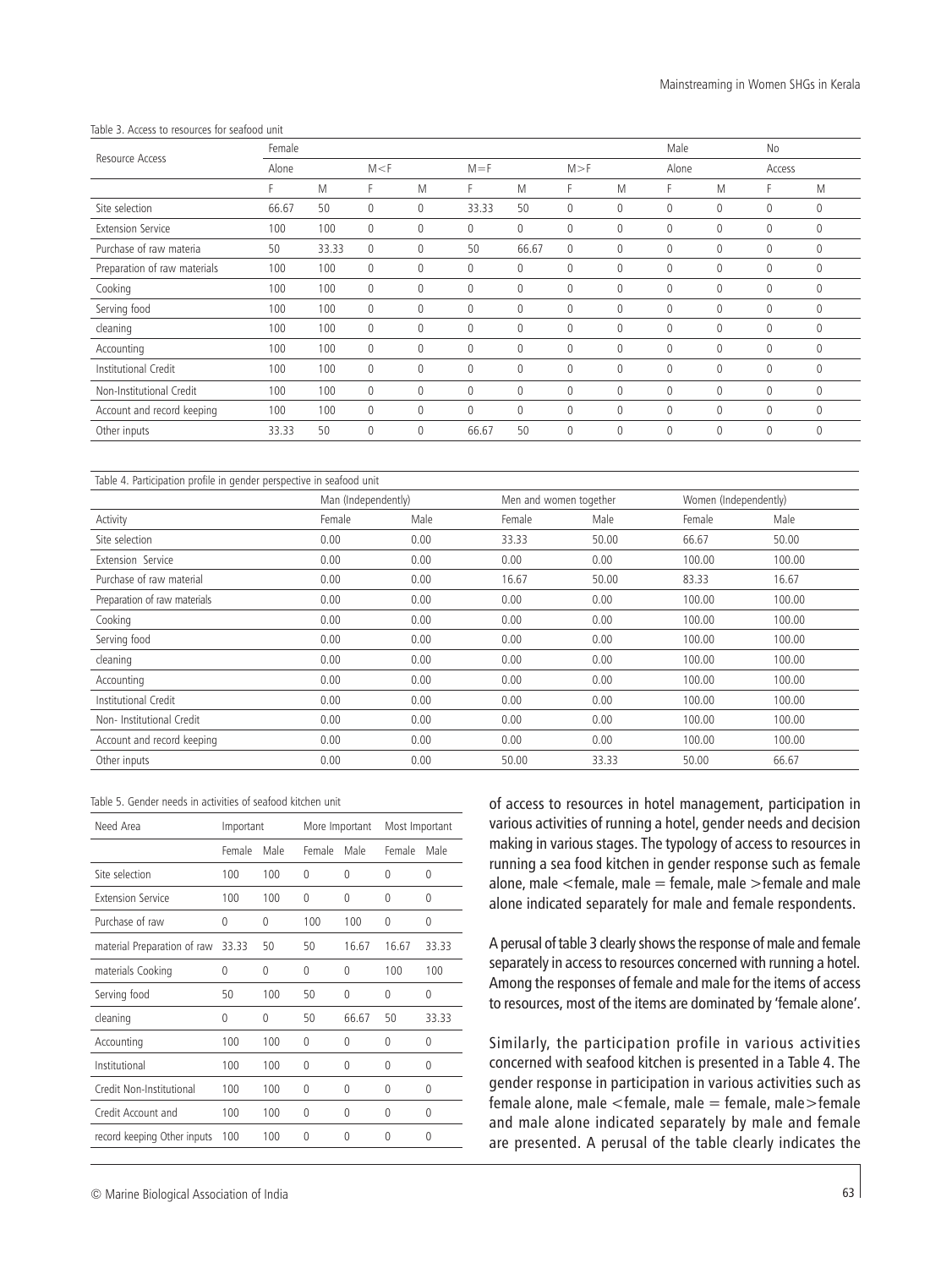#### Journal of the Marine Biological Association of India Vol. 60, No.2, Jul-Dec 2018

| Cooking      | 100 | 100 |  |  |  |  |
|--------------|-----|-----|--|--|--|--|
| Serving food | 100 | 100 |  |  |  |  |
| cleaning     | 100 | 100 |  |  |  |  |
| Accounting   | 100 | 100 |  |  |  |  |

Site selection 100 100 0 0 0 0 0 0 0 0 Extension Service 100 100 0 0 0 0 0 0 0 0 Purchase of raw material 50 33.33 0 0 50 66.67 0 0 0 0 Preparation of raw materials 100 100 0 0 0 0 0 0 0 0

Institutional Credit 100 100 0 0 0 0 0 0 0 0 Non-Institutional Credit 100 100 0 0 0 0 0 0 0 0 Account and record keeping 100 100 0 0 0 0 0 0 0 0 Other inputs 33.33 33.33 0 0 66.67 66.67 0 0 0 0



V. P. Vipinkumar et al.

Activity

participation profile in gender perspective for male and female separately. It can be seen clearly from the table that, most of the activities are female dominating operations in running the hotel, as per the responses of both male and female. But the site selection and marketing activities are performed by both men and women.

In the same way, response to gender needs in various activities concerned with running a cafeteria, as per the importance assigned by male and female separately is presented in Table 5.

With regard to gender needs, the most important need area expressed by both male and female counterparts includes cooking and cleaning. Cooking of food items is the key for success of the dynamics of the SHG. Proper training on technical matters and

Table 7. Economic feasibility analysis of seafood kitchen unit cost stream return stream

marketing aspects is inevitable for desirable results. Decision making in various phases is presented in Table 6.

Female Alone M<F M=F M>F Male Alone F M F M F M F M F M

> The economic feasibility analysis of a typical seafood kitchen unit was also done representing the indicative economics and results of the data gathered on 'Amma seafood kitchen unit in Poyya' and are presented in Table 7 pointing out the cost and return streams.

> The average operating cost for Amma Seafood was Rs. 18,10,788 / and average annual net return was found to be Rs. 9,23,772/-. The total fixed cost was estimated to be Rs 380800/-. The fixed cost was incurred only in the first year. The Break Even Point (BEP) (Fixed cost/ (Price per unit-Variable cost per unit) was estimated to be 34,618 (number of visitors to seafood kitchen

| Items              | Units | Value in Rs. | Units | Value in Rs. | Units | Value in Rs. | Units | Value in Rs. |
|--------------------|-------|--------------|-------|--------------|-------|--------------|-------|--------------|
| Fish curry meals   | 9000  | 540000       | 12000 | 720000       | 13500 | 810000       | 14150 | 849000       |
| Sea food           | 8300  | 415000       | 9000  | 450000       | 9200  | 460000       | 9320  | 466000       |
| Beef               | 8100  | 364500       | 9000  | 405000       | 8950  | 402750       | 9160  | 412200       |
| Chicken            | 6250  | 343750       | 7500  | 412500       | 7860  | 432300       | 7950  | 437250       |
| Breakfast Items    | 7950  | 238500       | 10500 | 315000       | 10800 | 324000       | 10930 | 327900       |
| Veg/egg curry      | 7950  | 238500       | 10500 | 315000       | 10800 | 324000       | 10930 | 327900       |
| Snacks             | 8300  | 58100        | 10500 | 73500        | 10980 | 76860        | 11250 | 78750        |
| Hot beverages      | 7650  | 61200        | 9000  | 72000        | 9700  | 77600        | 9850  | 78800        |
| Sweets             | 4900  | 24500        | 6000  | 30000        | 5400  | 27000        | 5200  | 26000        |
| Cold               | 4100  | 49200        | 4500  | 54000        | 5100  | 61200        | 5260  | 63120        |
| Gross Return (Rs.) |       | 2333250      |       | 2847000      |       | 2995710      |       | 3066920      |
| Net Returns (Rs.)  |       | 548260       |       | 1033030      |       | 1040540      |       | 1073260      |
| Fixed Expenditure  |       | 2013         |       | 2014         |       | 2015         |       | 2016         |
|                    |       |              |       |              |       |              |       |              |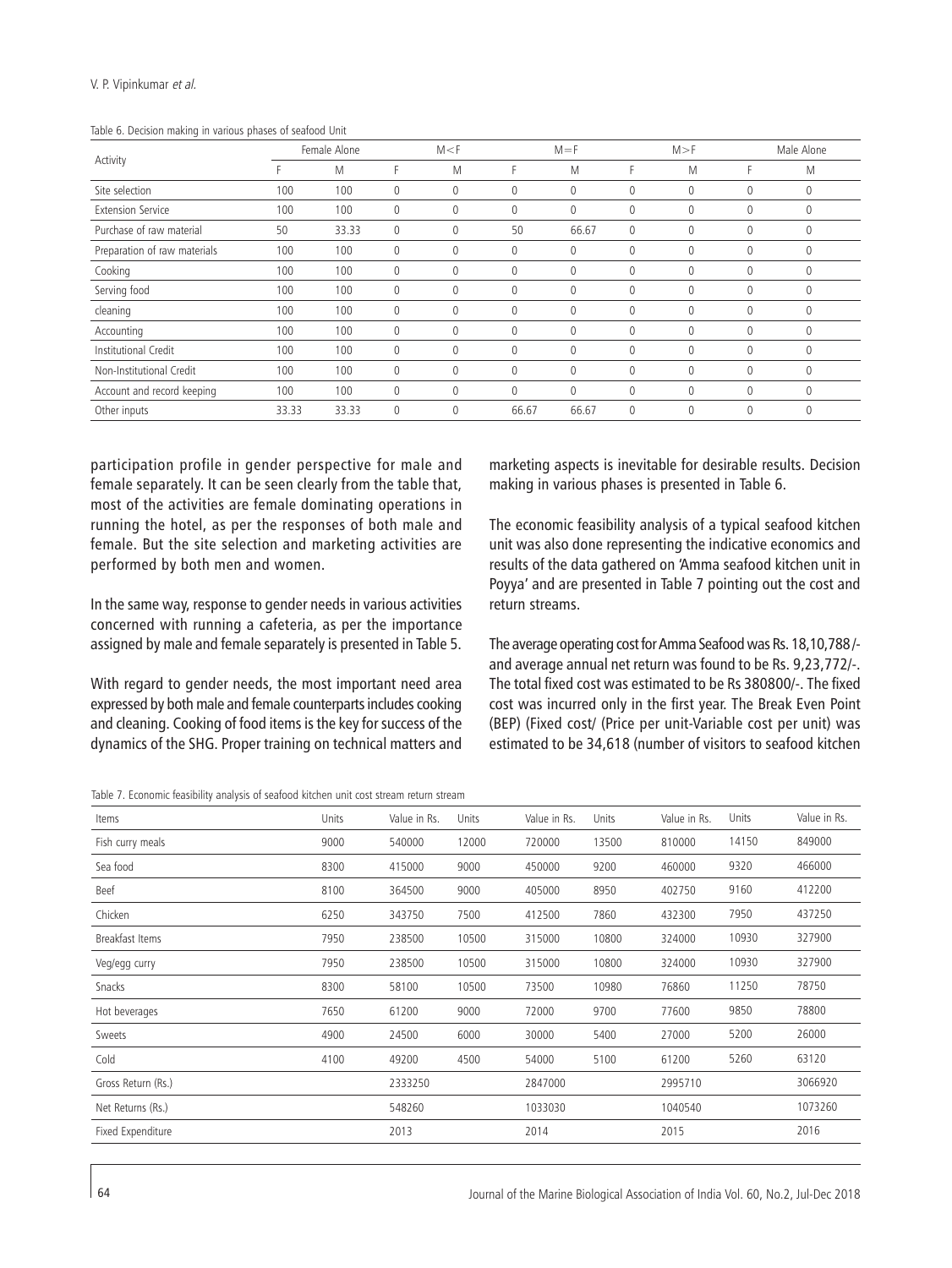| Items                                         | Units          | Value in Rs. | Units | Value in Rs. | Units | Value in Rs. | Units | Value in Rs. |
|-----------------------------------------------|----------------|--------------|-------|--------------|-------|--------------|-------|--------------|
| Two burner stove                              | $\mathbf{1}$   | 22000        |       |              |       |              |       |              |
| Cooking Range                                 | $\overline{2}$ | 28000        |       |              |       |              |       |              |
| Ss work table and                             |                |              |       |              |       |              |       |              |
| rack(5)                                       | $\mathbf{1}$   | 44000        |       |              |       |              |       |              |
| Three Sink unit                               | $\mathbf{1}$   | 23000        |       |              |       |              |       |              |
| Refrigerator                                  | 1              | 15500        |       |              |       |              |       |              |
| Wet grinder                                   | $\mathbf{1}$   | 21000        |       |              |       |              |       |              |
| Exhaust Fan                                   | $\mathbf{1}$   | 6000         |       |              |       |              |       |              |
| Freezer with glass top                        | $\mathbf{1}$   | 17400        |       |              |       |              |       |              |
| Furniture                                     |                | 90950        |       |              |       |              |       |              |
| Thermal printer                               | $\mathbf{1}$   | 14000        |       |              |       |              |       |              |
| Utensils and Service wares                    |                | 98950        |       |              |       |              |       |              |
| Provision items, Fish, Meat, Vegetables, Milk |                | 750000       |       | 775810       |       | 911010       |       | 944600       |
| <b>Fixed Assets</b>                           |                | 380800       |       |              |       |              |       |              |
| Variable Expenditure                          |                |              |       |              |       |              |       |              |
| Labour charge (Rs.2400 for 300 man days)      |                | 720000       |       | 720000       |       | 720000       |       | 720000       |
| LPG                                           |                | 17830        |       | 20900        |       | 24300        |       | 26100        |
| Firewood                                      |                | 23000        |       | 22500        |       | 23800        |       | 2300         |
| Current charge (Rs.3000/month)                |                | 36000        |       | 36000        |       | 36000        |       | 36000        |
| Rent (Rs.2500/month)                          |                | 30000        |       | 30000        |       | 30000        |       | 30000        |
| Transportation                                |                | 48000        |       | 48000        |       | 48000        |       | 48000        |
| Telephone                                     |                | 12000        |       | 14000        |       | 14500        |       | 14500        |
| Water charge                                  |                | 5000         |       | 5000         |       | 5000         |       | 6100         |
| Packing materials                             |                | 26000        |       | 29600        |       | 30400        |       | 33200        |
| Office stationary                             |                | 29000        |       | 24000        |       | 24000        |       | 24000        |
| Miscellaneous                                 |                | 12000        |       | 12000        |       | 12000        |       | 12000        |
| Operating Cost (Rs.)                          |                | 1708830      |       | 1737810      |       | 1879010      |       | 1917500      |
| Interest on fixed cost (10% /annum)           |                | 38080        |       | 38080        |       | 38080        |       | 38080        |
| Deprecation (10%/annum)                       |                | 38080        |       | 38080        |       | 38080        |       | 38080        |
| Total Variable Cost(Rs.)                      |                | 1784990      |       | 1813970      |       | 1955170      |       | 1993660      |

units) and the Pay Back Period assessment indicates that, the event takes 3 years to break even.

An assessment of the seafood kitchens brought out a couple of valid conclusions as, it was understood that, the female counterparts also do have a definite role in site selection, purchase of accessories, cooking, serving, cleaning, marketing etc. The Scales of 'Performance Assessment' and 'Empowerment Index' developed for this study have good potential for future use in other key areas on a sustainable basis. Lacunae identified in Empowerment Index computation give adequate feedback to authorities to proceed in the right direction. The gender dimension analysis on mainstreaming aspect gives sensitization on crucial issues like women fisher folk's rights and marketing channels for policies and other interventions on gender. An exhaustive research with larger sample and wider area would be of ample scope. Interrelationships between the variables can act as catalytic points for group action and group empowerment on a sustainable basis. Success case study elucidated and brought out as video documentary entitled 'Women SHGs in Seafood kitchen: A Striking Success Story in Poyya and Pookode' which has already been put in the institute repository often referred by the needy is being used as a practical manual for mobilizing SHGs on a sustainable basis.

# **Acknowledgements**

The authors thank immensely the Director, ICAR-CMFRI, Dr. A. Gopalakrishnan, Smt. C. R. Sathiavathy, Joint Director,